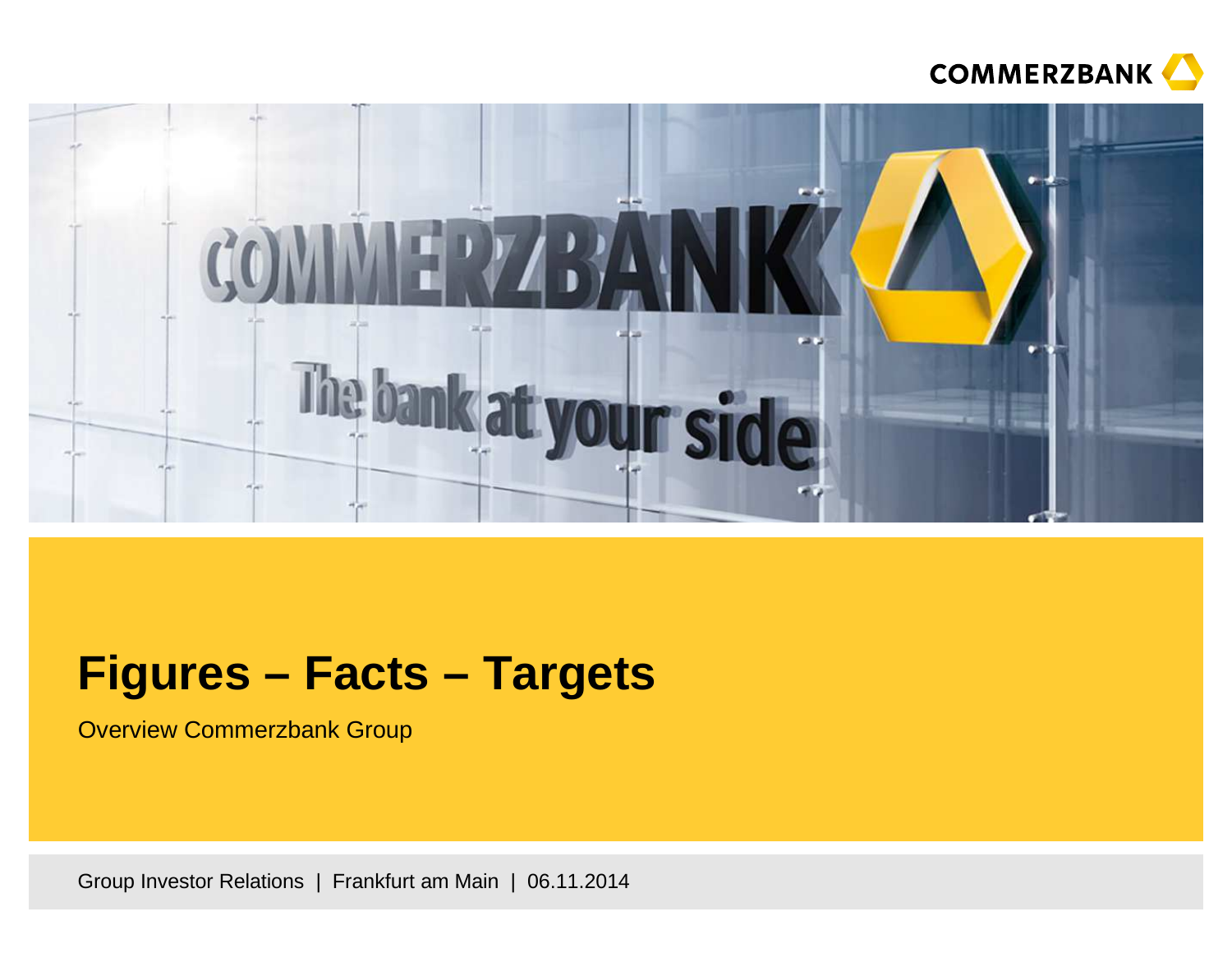

## **Taking into account the changed market environment, Commerzbank has set up its new strategic agenda at Investors' Day 2012**

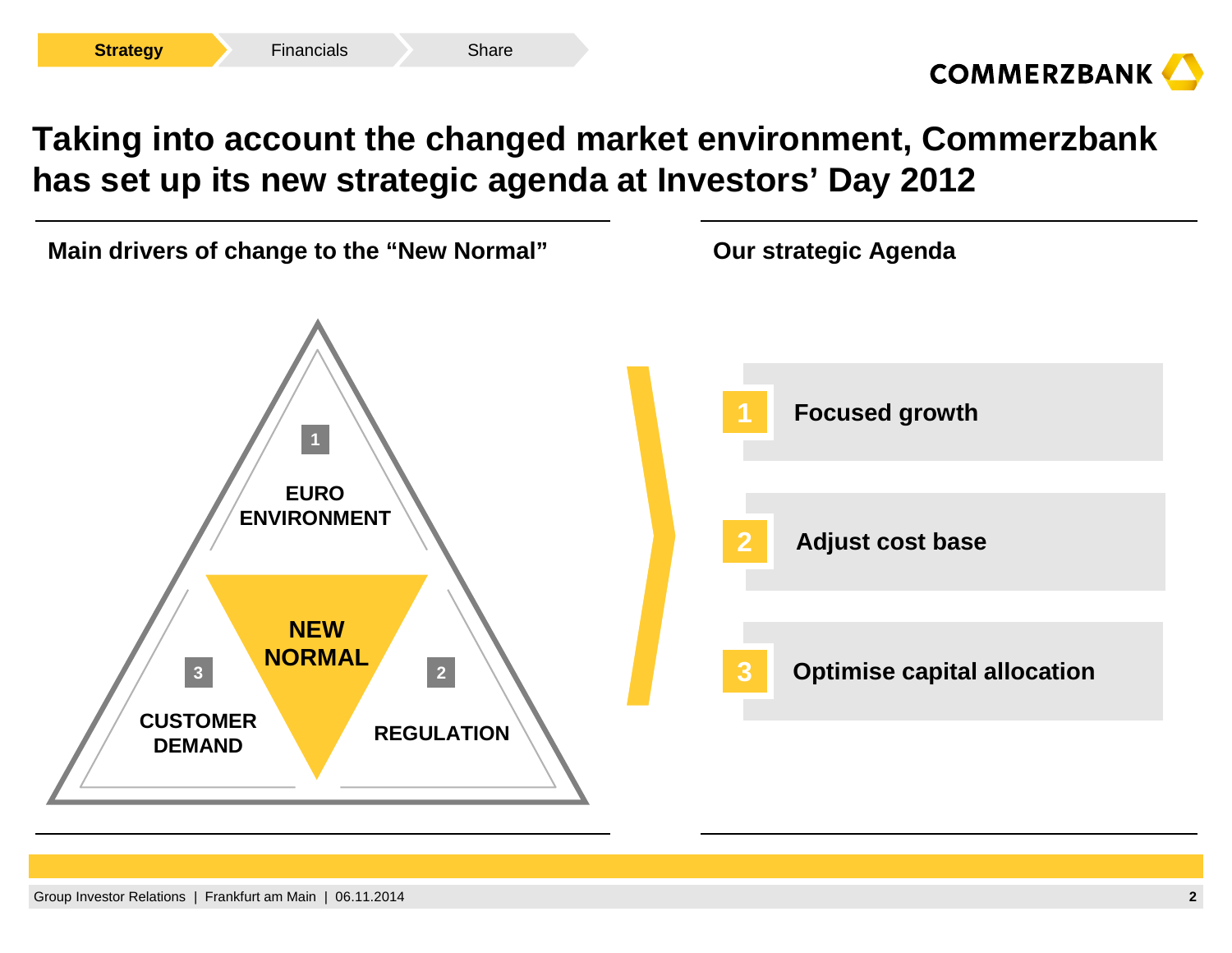



## **Strategic Agenda: Our financial goals for 2016**



1) Based on implicid tax rate 2) Deutsche Schiffsbank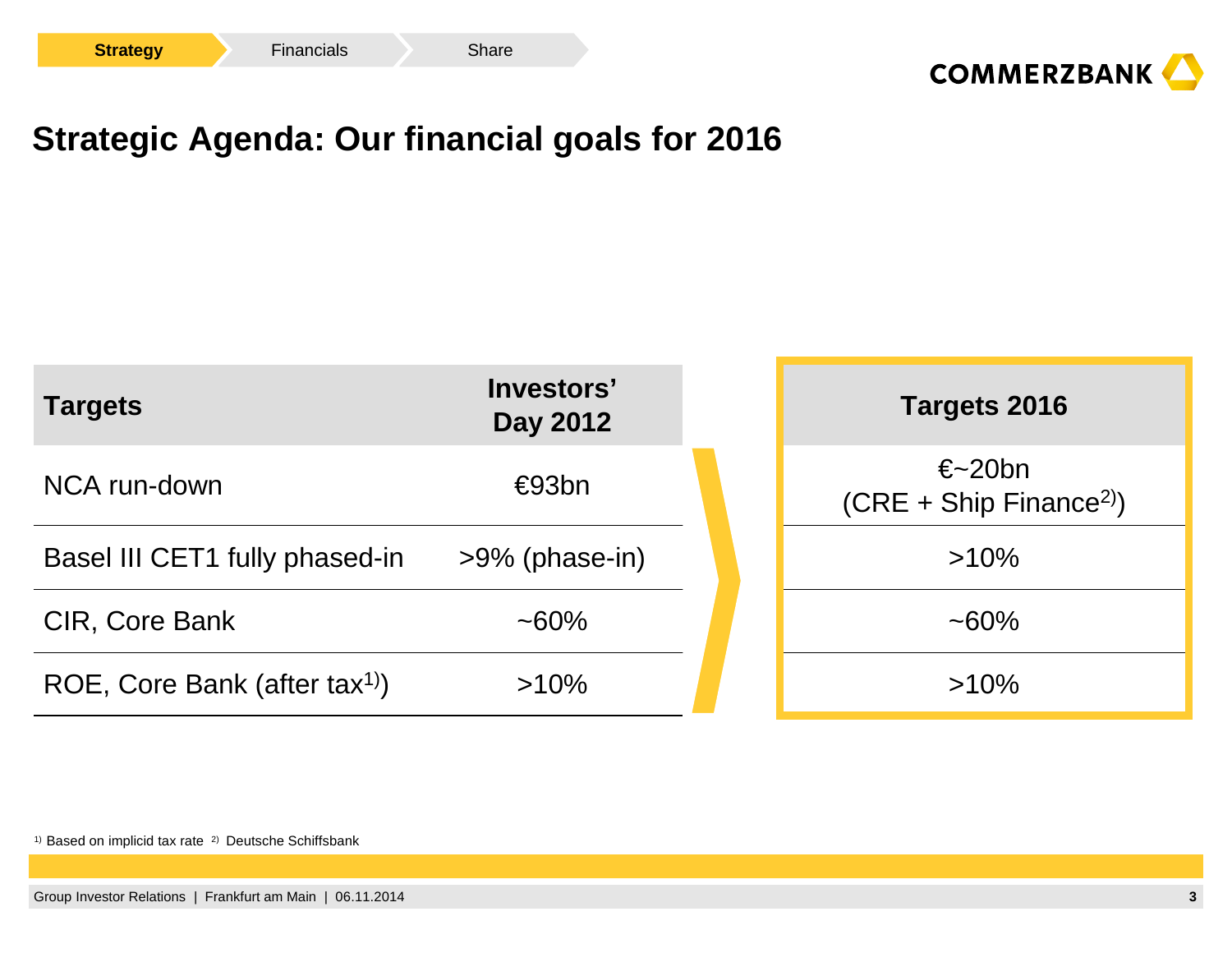

## **Segment structure of Commerzbank Group**

| <b>Commerzbank Group</b>                                                                                                                                                        |                                                                                                                                                                                                                                              |                                          |                                                                                                                                                                                                                                                                             |                                                                                      |  |  |  |
|---------------------------------------------------------------------------------------------------------------------------------------------------------------------------------|----------------------------------------------------------------------------------------------------------------------------------------------------------------------------------------------------------------------------------------------|------------------------------------------|-----------------------------------------------------------------------------------------------------------------------------------------------------------------------------------------------------------------------------------------------------------------------------|--------------------------------------------------------------------------------------|--|--|--|
|                                                                                                                                                                                 | <b>Non Core</b>                                                                                                                                                                                                                              |                                          |                                                                                                                                                                                                                                                                             |                                                                                      |  |  |  |
| <b>PC</b><br>(Private Customers)                                                                                                                                                | <b>MSB</b><br>(Mittelstandsbank)                                                                                                                                                                                                             | <b>CEE</b><br>(Central & Eastern Europe) | <b>C&amp;M</b><br>(Corporates & Markets)                                                                                                                                                                                                                                    | <b>NCA</b><br>(Non-Core Assets)                                                      |  |  |  |
| <b>Private Customers</b><br><b>Retail and Business</b><br><b>Customers</b><br>North-East and<br>South-West<br>Wealth Management<br><b>Direct Banking</b><br><b>Commerz Real</b> | <b>Corporate Banking</b><br><b>Small and Medium</b><br><b>Enterprises North-</b><br>West and South-East<br>Large Corporates<br>$\rightarrow$<br>North-West and<br>South-East<br>Corporates<br>International<br><b>Financial Institutions</b> | $\rightarrow$ mBank                      | <b>Corporate Finance</b><br>Equity Markets &<br>Commodities<br>Fixed Income,<br>$\rightarrow$<br>Currencies<br><b>Credit Portfolio</b><br>$\rightarrow$<br>Management<br><b>Client Relationship</b><br>$\rightarrow$<br>Management<br>Research<br>$\rightarrow$<br>New York | <b>Commercial Real</b><br>Estate<br>Deutsche<br>Schiffsbank<br><b>Public Finance</b> |  |  |  |

**O&C**(Others & Consolidation)

Management functions are bundled into the Group Management division.

 The support functions of Group Information Technology, Group Organisation & Security, Group Banking Operations,Group Markets Operations, Group Delivery Center and Group Excellence & Support are provided by the Group Services division.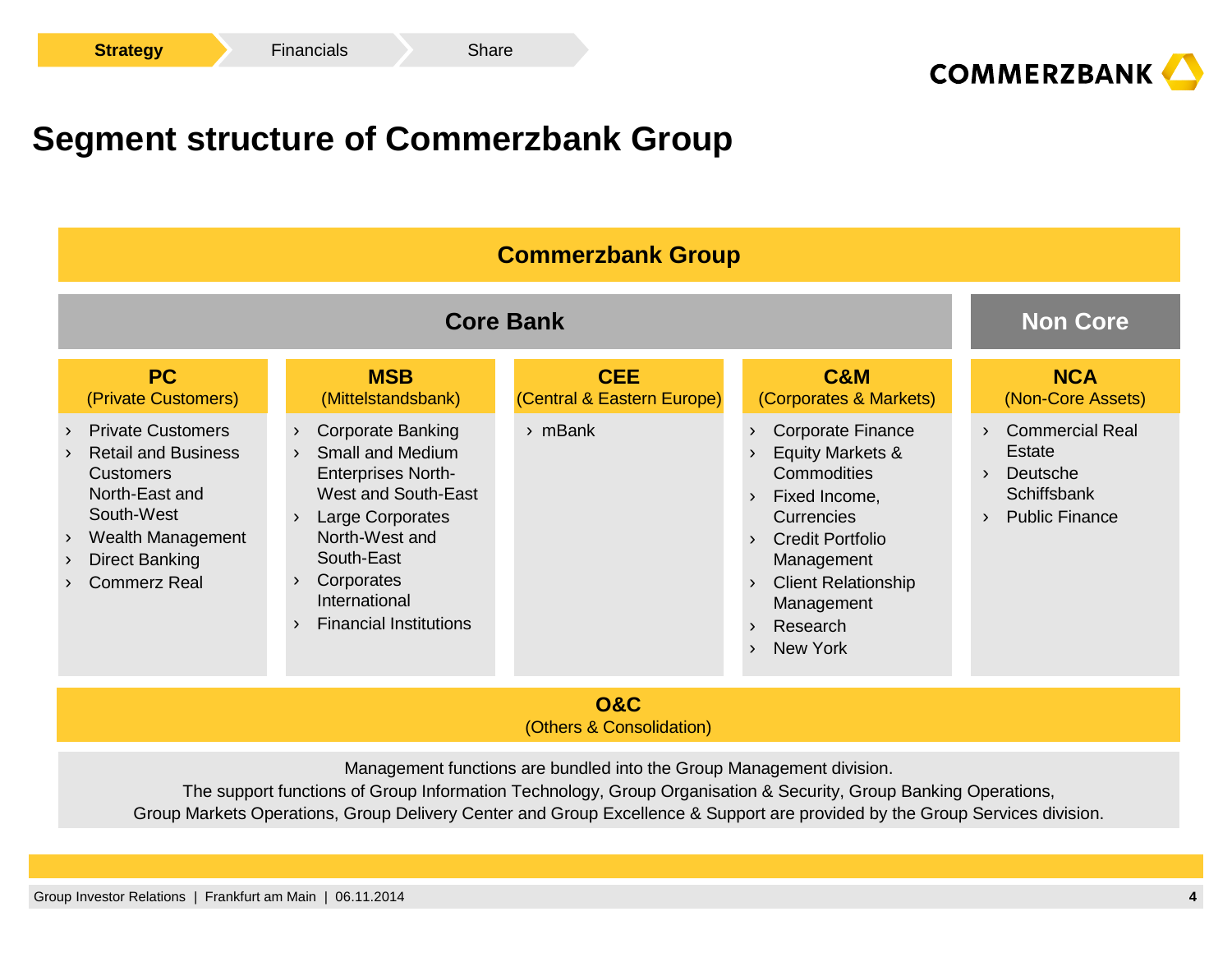

## **Core Bank business models**

### **Private Customers: Transformation of business modell gaining momentum**

- › Strong retail franchise with significant increase in market coverage after merger: 1,200 branches and 11m clients
- › Comdirect is No. 1 online broker in Germany
- › Top-3 position in German Wealth Management
- › Transformation of business initiated, visible improvement



## **CEE: Focus on our strengths**

- › Strong market presence of mBank in attractive growth market Poland with more than 4.5m customers
- › Portfolio realignment completed in 2012 with sale of PSB and Bank Forum
- › More than 430,000 new customers gained in retail banking since end of 2012





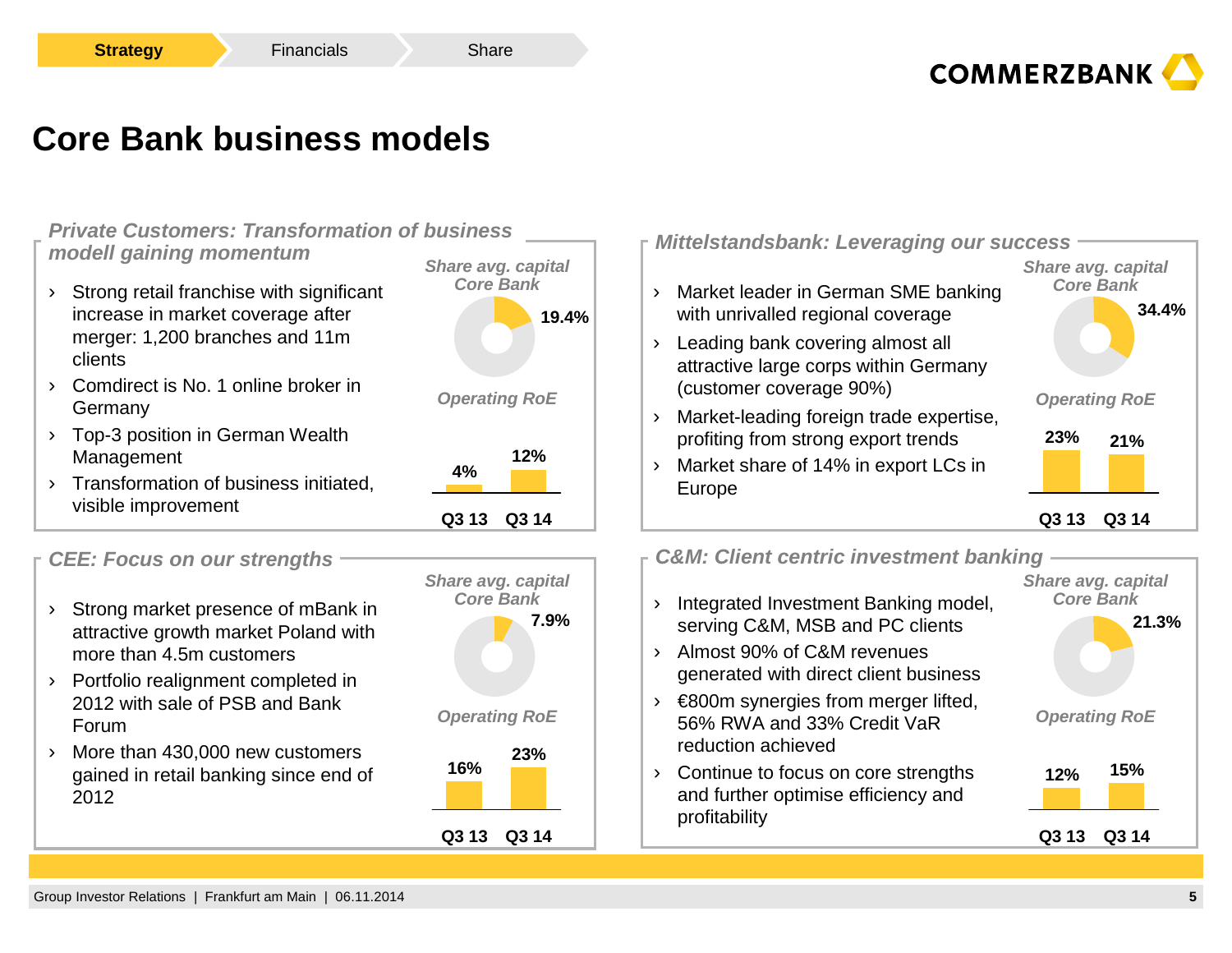

## **Higher capital allocation to strong core banking franchise basis for strengthening our earnings capacity**

| Avg. capital employed in Q3 2014<br>In $\notin$ bn |     | <b>Planned change in</b><br>capital allocation<br>2013-2016 | <b>Strategic goals</b>                                                                                   | Investors' Day -<br>targets 2016             |  |
|----------------------------------------------------|-----|-------------------------------------------------------------|----------------------------------------------------------------------------------------------------------|----------------------------------------------|--|
| <b>PC</b>                                          | 3.9 |                                                             | Transforming the business<br>$\sum$<br>model for significant increase<br>in efficiency and profitability | $RoE^{2)}$<br>>12%<br><b>CIR</b><br>$< 80\%$ |  |
| <b>MSB</b>                                         | 7.0 | $\boldsymbol{\Omega}$                                       | Leverage and grow unique and<br>successful business model                                                | $RoE^{2)}$<br>> 20%<br><b>CIR</b><br>< 45%   |  |
| <b>CEE</b>                                         | 1.6 | $\blacktriangleright$                                       | Selective organic growth<br>≻                                                                            | $RoE^{2)}$<br>>15%<br><b>CIR</b><br>< 55%    |  |
| <b>C&amp;M</b>                                     | 4.3 | 2                                                           | Continue capital efficiency<br>Maintain profitability and grow<br>selectively                            | $RoE^{2)}$<br>>15%<br><b>CIR</b><br>< 65%    |  |

<sup>1)</sup> Before Basel III RWA effects 2) Pre-tax operating RoE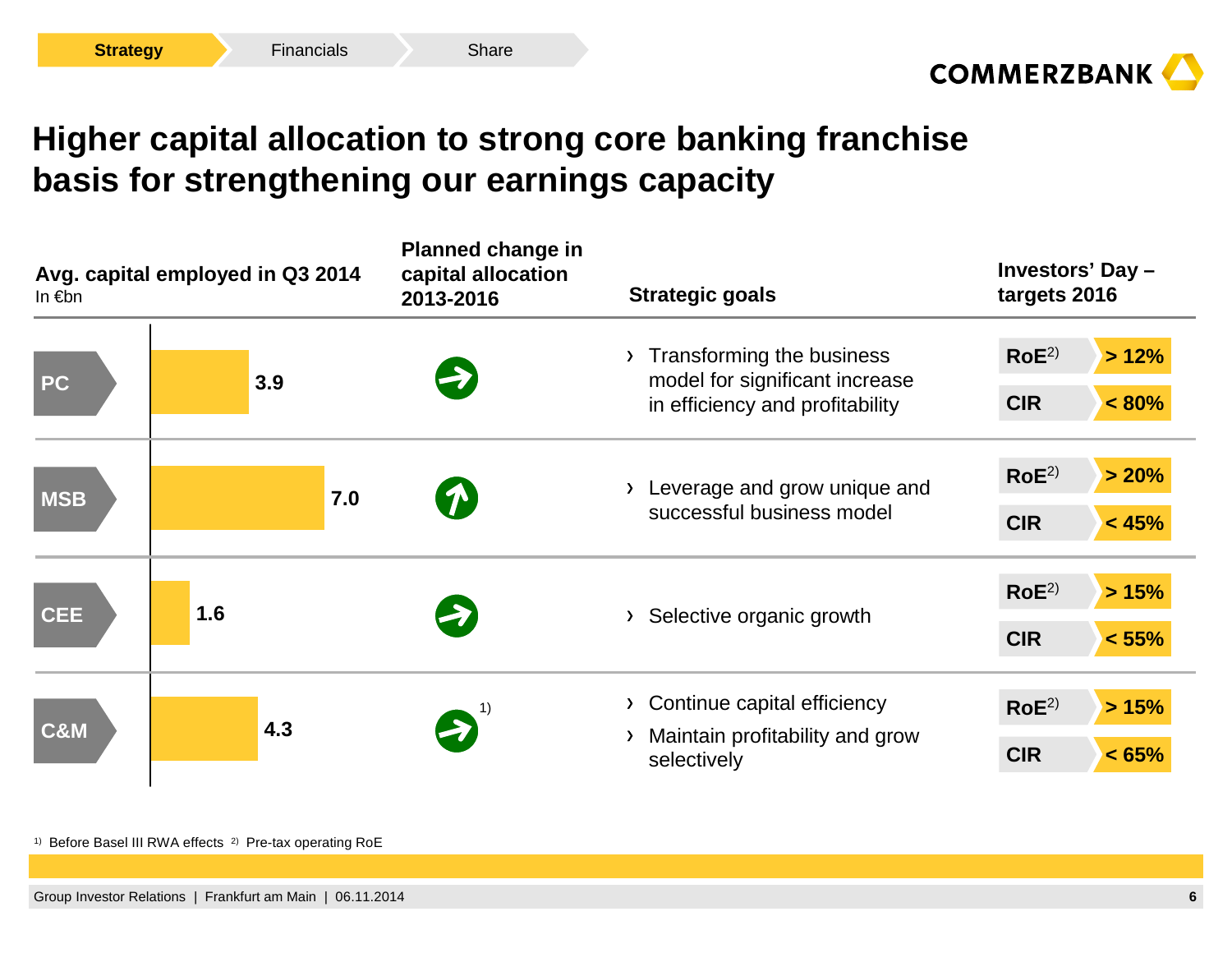

## **Tightened regulatory capital and liquidity requirements drove the decision to wind down non-strategic portfolios in order to achieve capital relief**

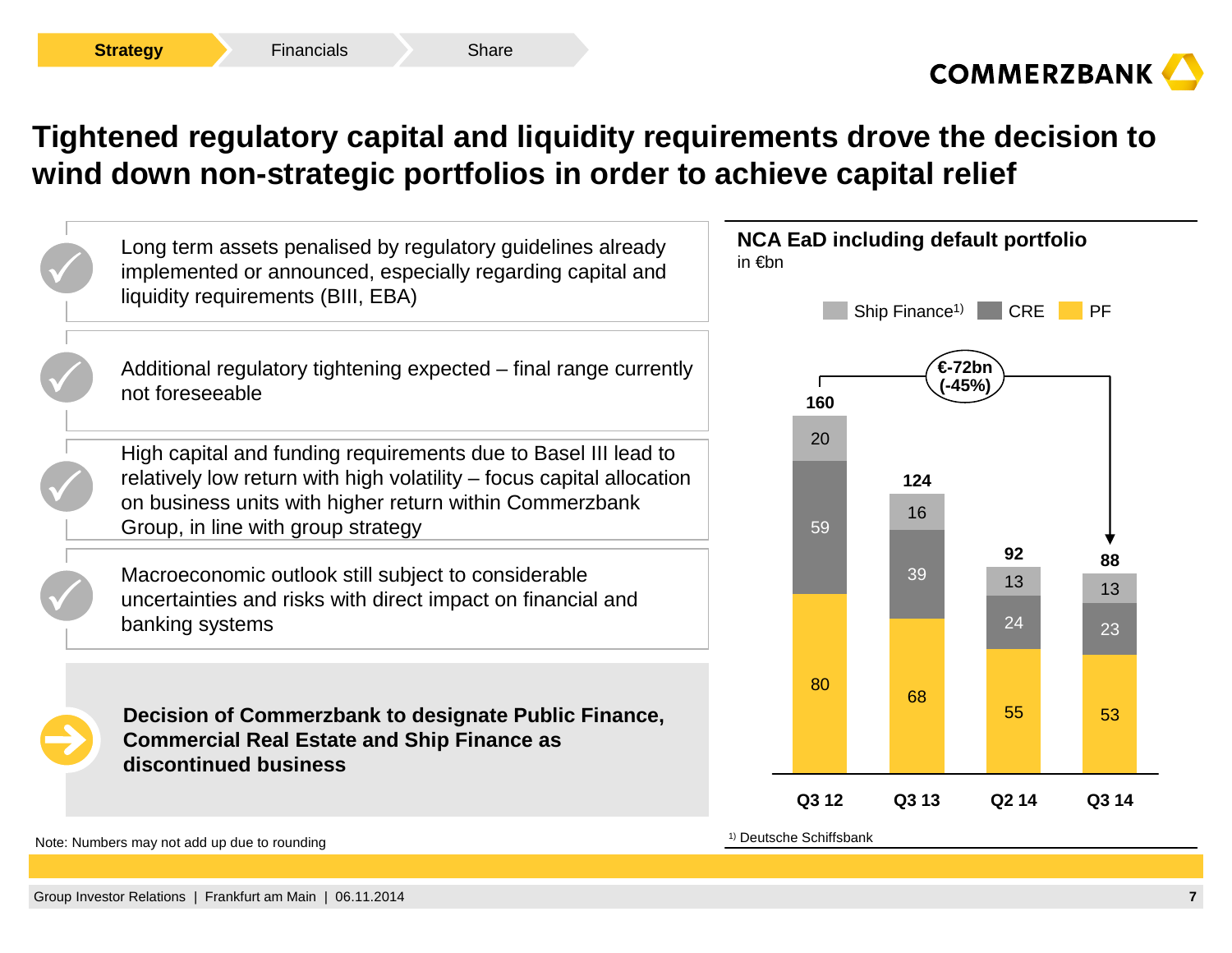

# **EaD target of €~20bn for CRE and Ship Finance1) –Public Finance with held-to-maturity strategy**



Note: Numbers may not add up due to rounding <sup>1)</sup> Deutsche Schiffsbank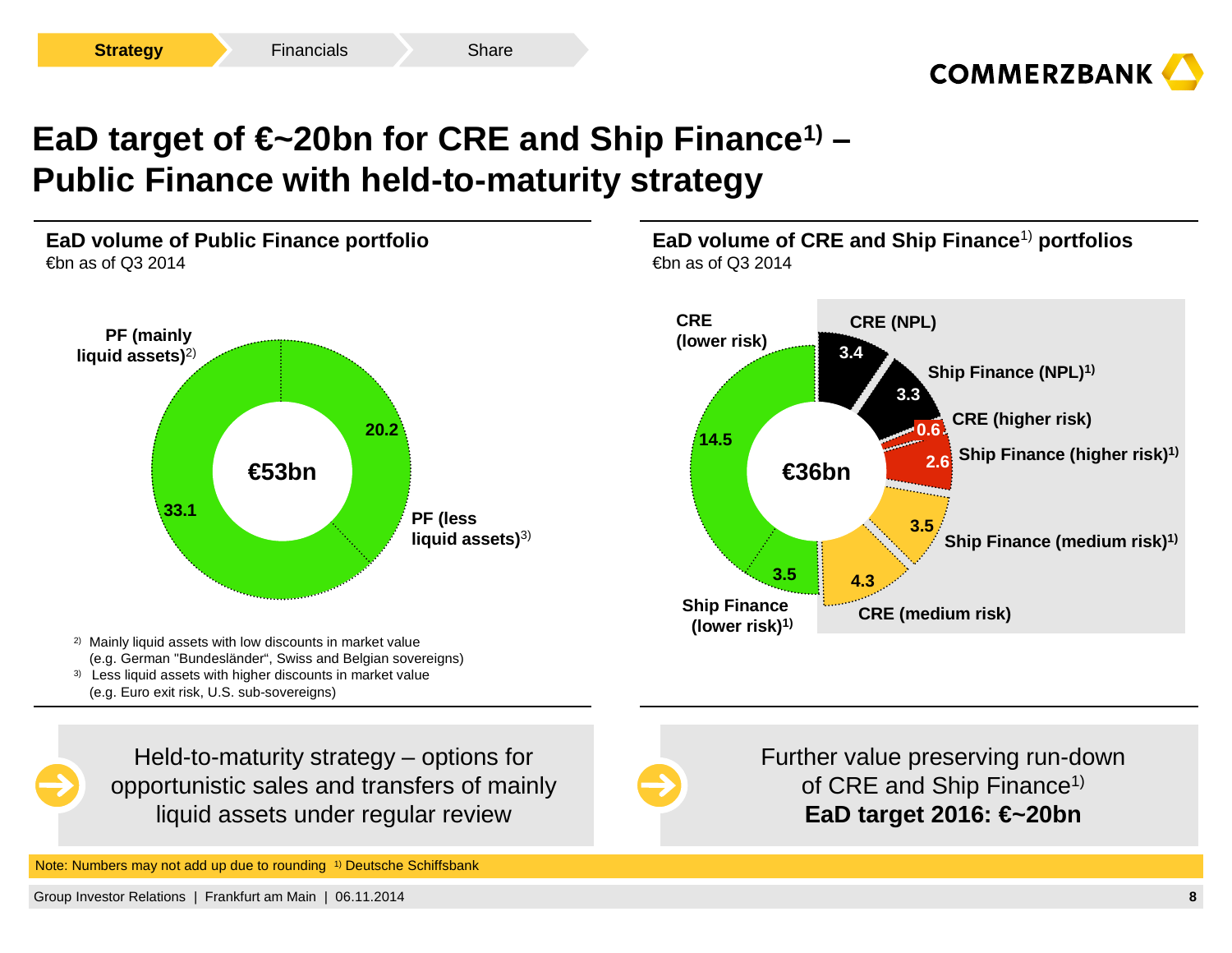



## **Results and ROE per quarter**

Results in €m; ROE in %

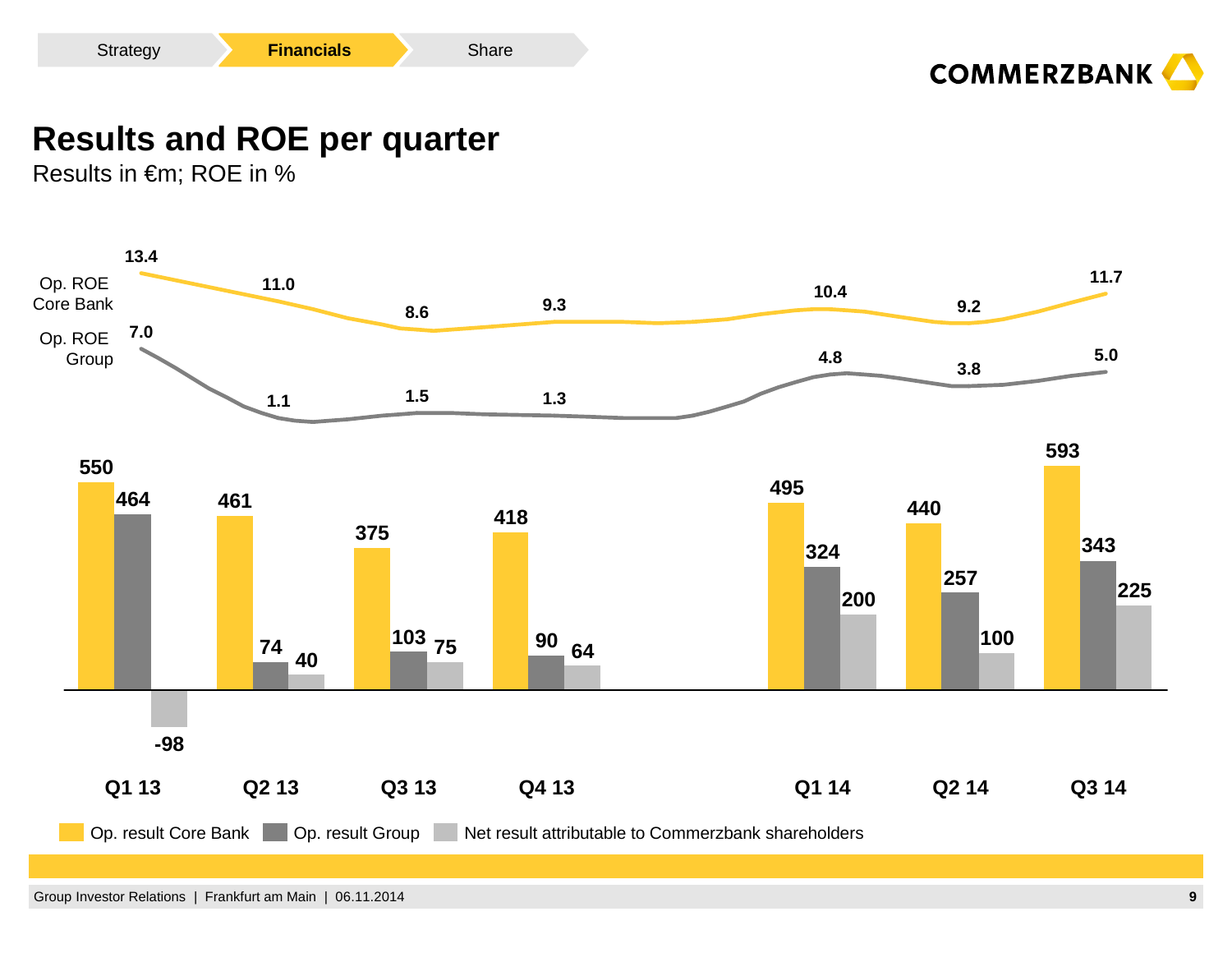

## **Commerzbank financials at a glance**

| <b>Group</b>                                             | Q3 2013 | 9M 2013 | Q2 2014 | Q3 2014    | <b>9M 2014</b> |
|----------------------------------------------------------|---------|---------|---------|------------|----------------|
| Operating result $(\epsilon m)$                          | 103     | 641     | 257     | 343        | 924            |
| Net result $(\epsilon m)^{1}$                            | 75      | 17      | 100     | 225        | 525            |
| Core tier 1 ratio B 2.5 (2013) / CET 1 B 3 (2014) in (%) | 12.7    | 12.7    | 11.7    | $11.8^{2}$ | $11.8^{2}$     |
| CET 1 ratio B 3 fully phased in (%)                      | n/a     | n/a     | 9.4     | $9.6^{2}$  | $9.6^{2}$      |
| Total assets $(\epsilon$ bn)                             | 593     | 593     | 583     | 596        | 596            |
| RWA B 2.5 (2013) / CET 1 B 3 (2014) (€bn)                | 197     | 197     | 217     | 216        | 216            |
| Leverage ratio (phase-in, %)                             | n/a     | n/a     | 4.1     | $4.2^{2}$  | $4.2^{2}$      |
| Core Bank (incl. O&C)                                    | Q3 2013 | 9M 2013 | Q2 2014 | Q3 2014    | <b>9M 2014</b> |
| Operating result $(\epsilon m)$                          | 375     | 1,386   | 440     | 593        | 1,528          |
| Op. RoE (%)                                              | 8.6     | 10.9    | 9.2     | 11.7       | 10.5           |
| CIR (%)                                                  | 72.0    | 71.7    | 72.3    | 70.6       | 71.9           |
| Risk density of EaD (bps)                                | 29      | 29      | 27      | 27         | 27             |
| LTD ratio $(\%)$                                         | 75      | 75      | 77      | 80         | 80             |
| <b>NCA</b>                                               | Q3 2013 | 9M 2013 | Q2 2014 | Q3 2014    | <b>9M 2014</b> |
| Operating result $(\epsilon m)$                          | $-272$  | $-745$  | $-183$  | $-250$     | $-604$         |
| EaD incl. NPL volume $(\epsilon$ bn)                     | 124     | 124     | 92      | 88         | 88             |
| Risk density of EaD (bps)                                | 76      | 76      | 68      | 71         | 71             |

 $^{\text{\tiny{1)}}}$  Attributable to Commerzbank shareholders  $^{\text{\tiny{2)}}}$  Includes net profit of YTD September 2014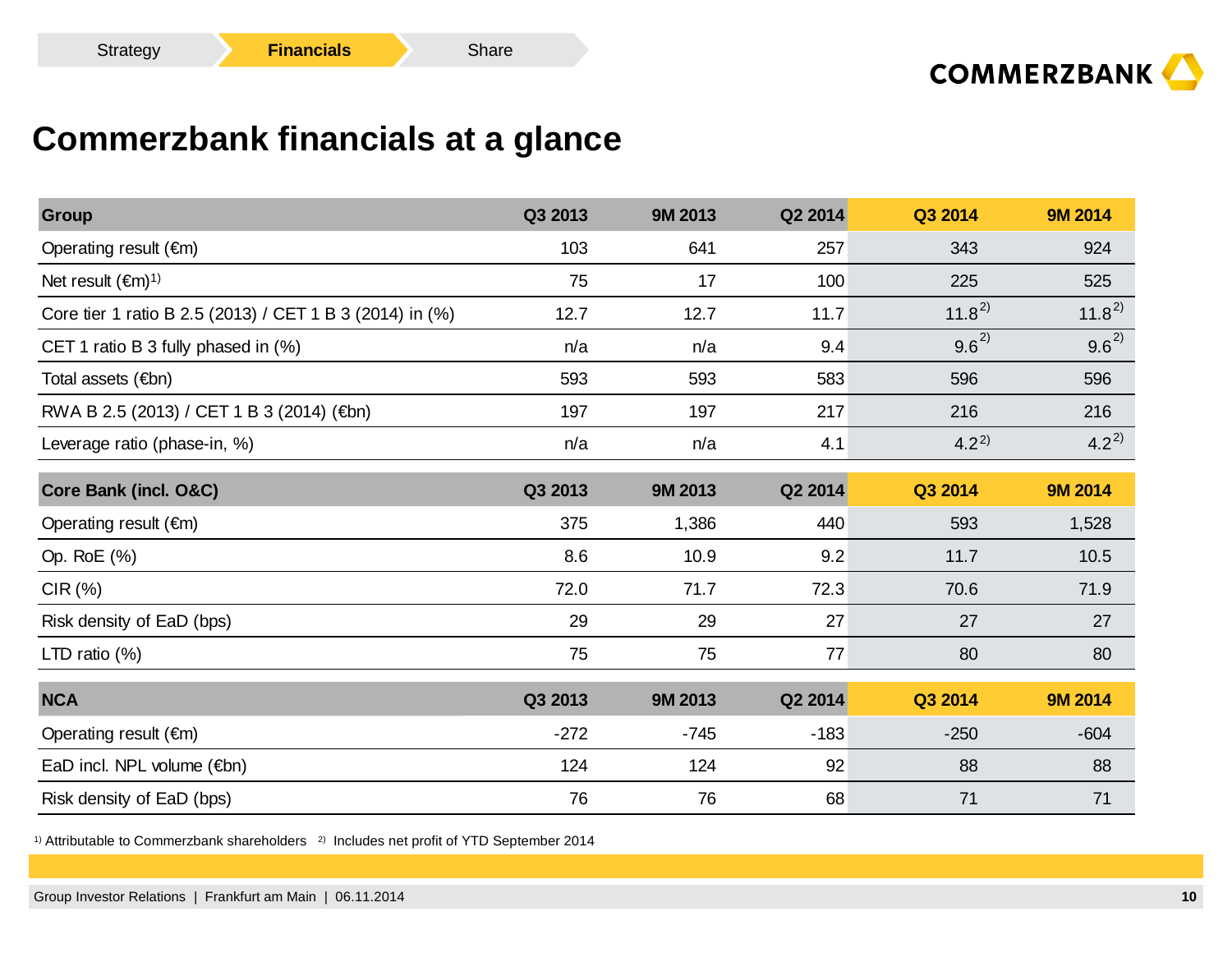## **Commerzbank Group's income statement**

|                                                                            | 1.1.-30.9.2014  | 1.1.-30.9.2013           |               | <b>Change</b> |
|----------------------------------------------------------------------------|-----------------|--------------------------|---------------|---------------|
|                                                                            | in $\epsilon$ m | in $\in$ m <sup>1)</sup> | in $\notin$ m | in $%$        |
| Net interest income                                                        | 4,231           | 4,478                    | $-247$        | $-5.5$        |
| Loan loss provisions                                                       | $-836$          | $-1,296$                 | 460           | $-35.5$       |
| Net interest income after loan loss provisions                             | 3,395           | 3,182                    | 213           | 6.7           |
| Net commission income                                                      | 2,396           | 2,433                    | $-37$         | $-1.5$        |
| Net trading income+net income from hedge account.                          | 328             | 220                      | 108           | 49.1          |
| Net investment income                                                      | 18              | 10                       | 8             | 80.0          |
| Current net income from companies accounted for<br>using the equity method | 42              | 50                       | -8            | $-16.0$       |
| Other net income                                                           | $-108$          | $-145$                   | 37            | $-25.5$       |
| Income before loan loss provisions                                         | 6,907           | 7,046                    | $-139$        | $-2.0$        |
| Operating expenses                                                         | 5,147           | 5,109                    | 38            | 0.7           |
| <b>Operating result</b>                                                    | 924             | 641                      | 283           | 44.1          |
| Impairments of goodwill                                                    |                 |                          |               |               |
| Restructuring expenses                                                     |                 | 493                      | $-493$        | $-100.0$      |
| Pre-tax profit or loss                                                     | 924             | 148                      | 776           |               |
| Taxes on income                                                            | 320             | 59                       | 261           |               |
| <b>Consolidated profit or loss</b>                                         | 604             | 89                       | 515           |               |
| - attributable to non-controlling interests                                | 79              | 72                       | 7             | 9.7           |
| - attributable to CBK shareholders                                         | 525             | 17                       | 508           |               |

<sup>1)</sup> After restatements of hedge accounting and credit protection insurance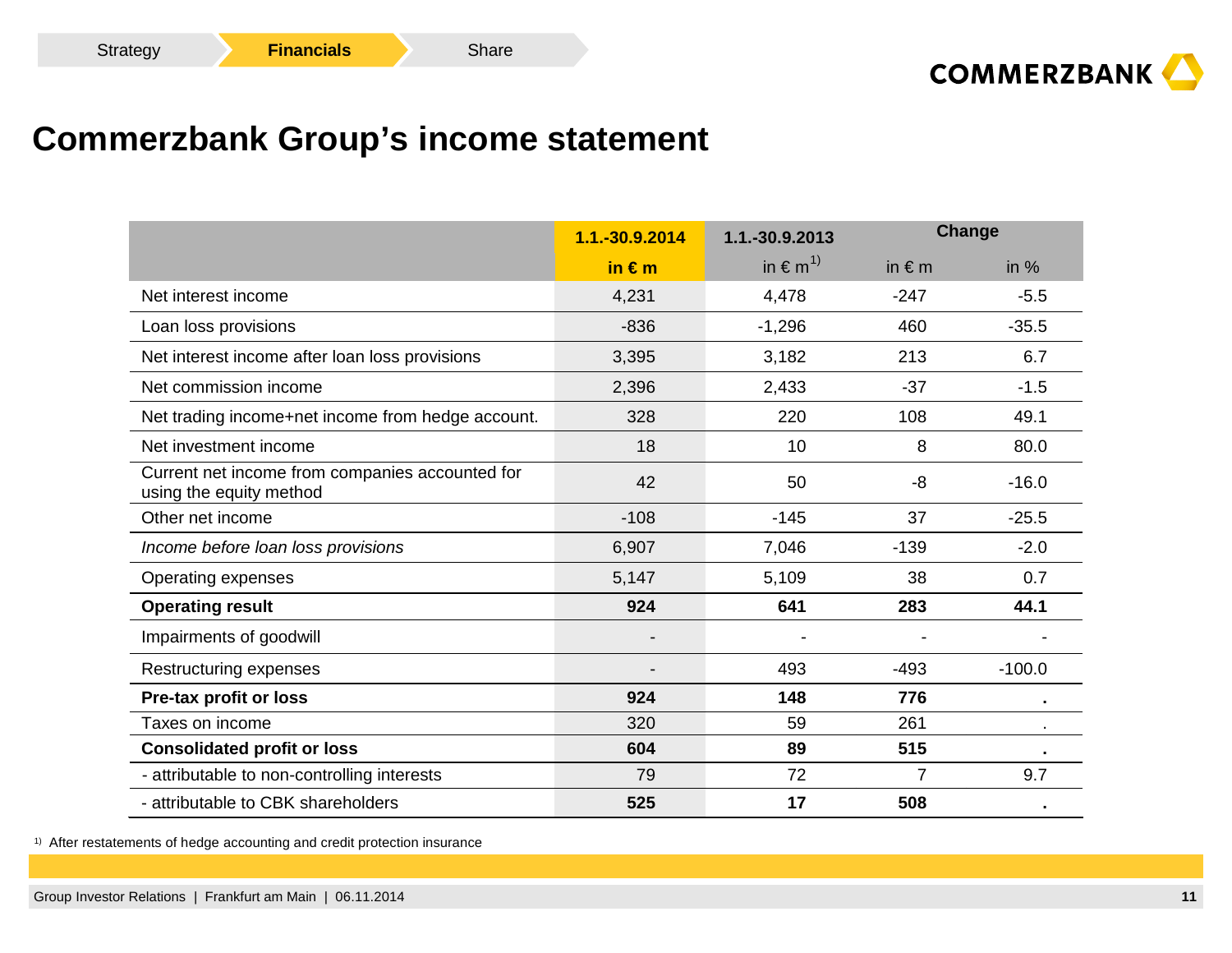



## **Breakdown of assets and liabilities – Commerzbank Group**





#### 1) After provisions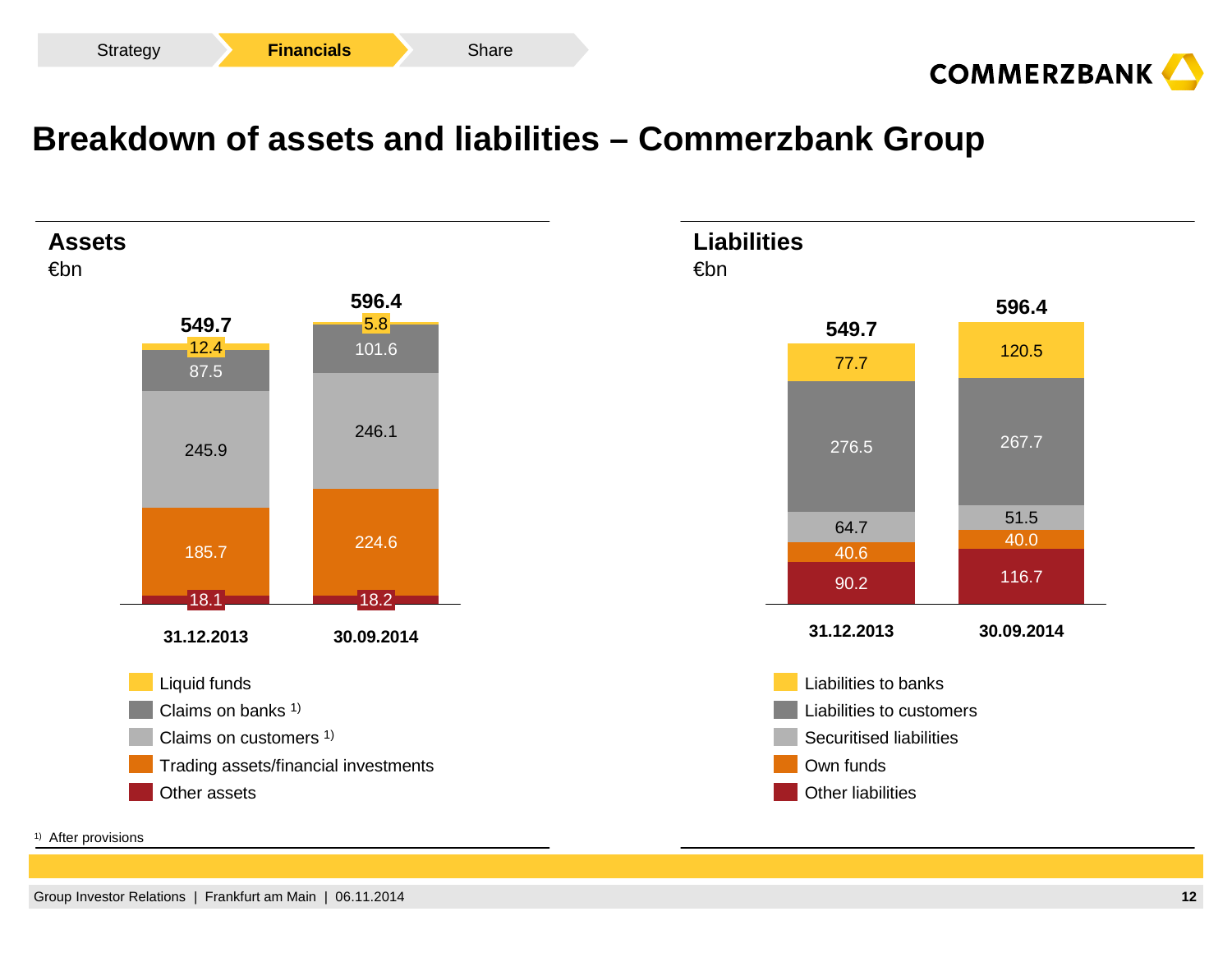



## **Claims on customers**1)

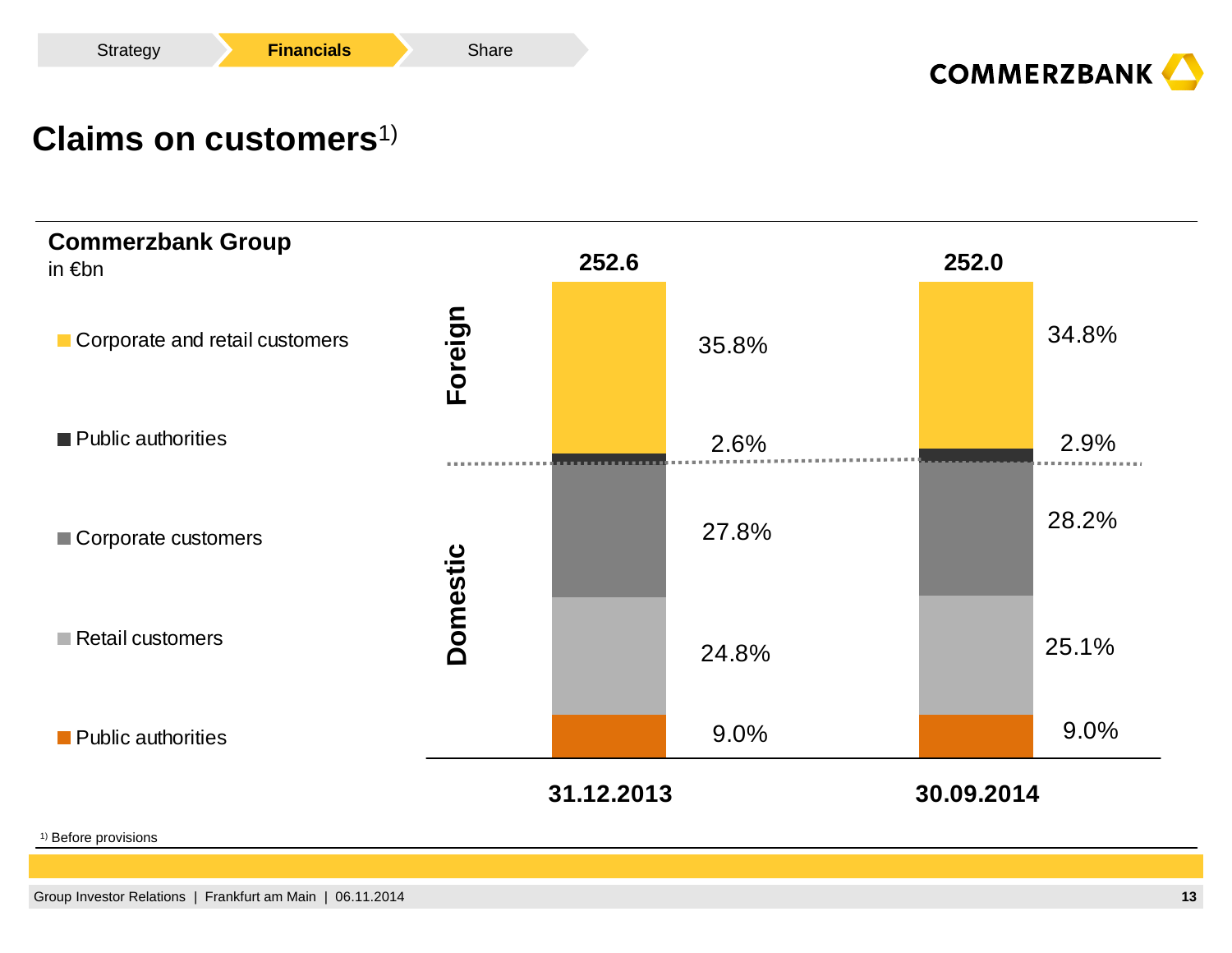



## **Risk-weighted assets and capital ratios**

RWA in €bn; Ratios in %



1) Includes net profit of 9M 2014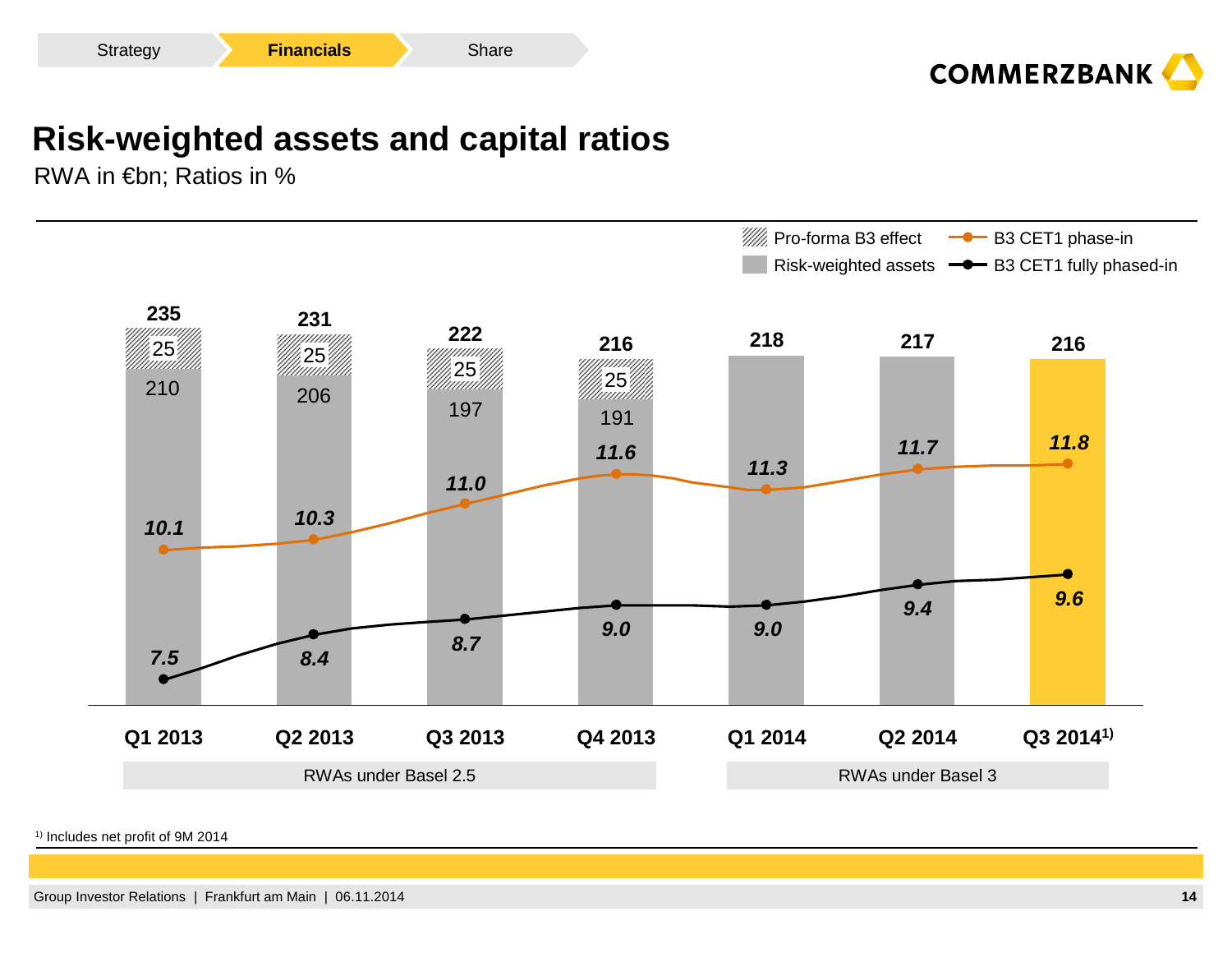



# **Distribution of PD-rating by rating classes and segments**

as of 30.09.2014, in %

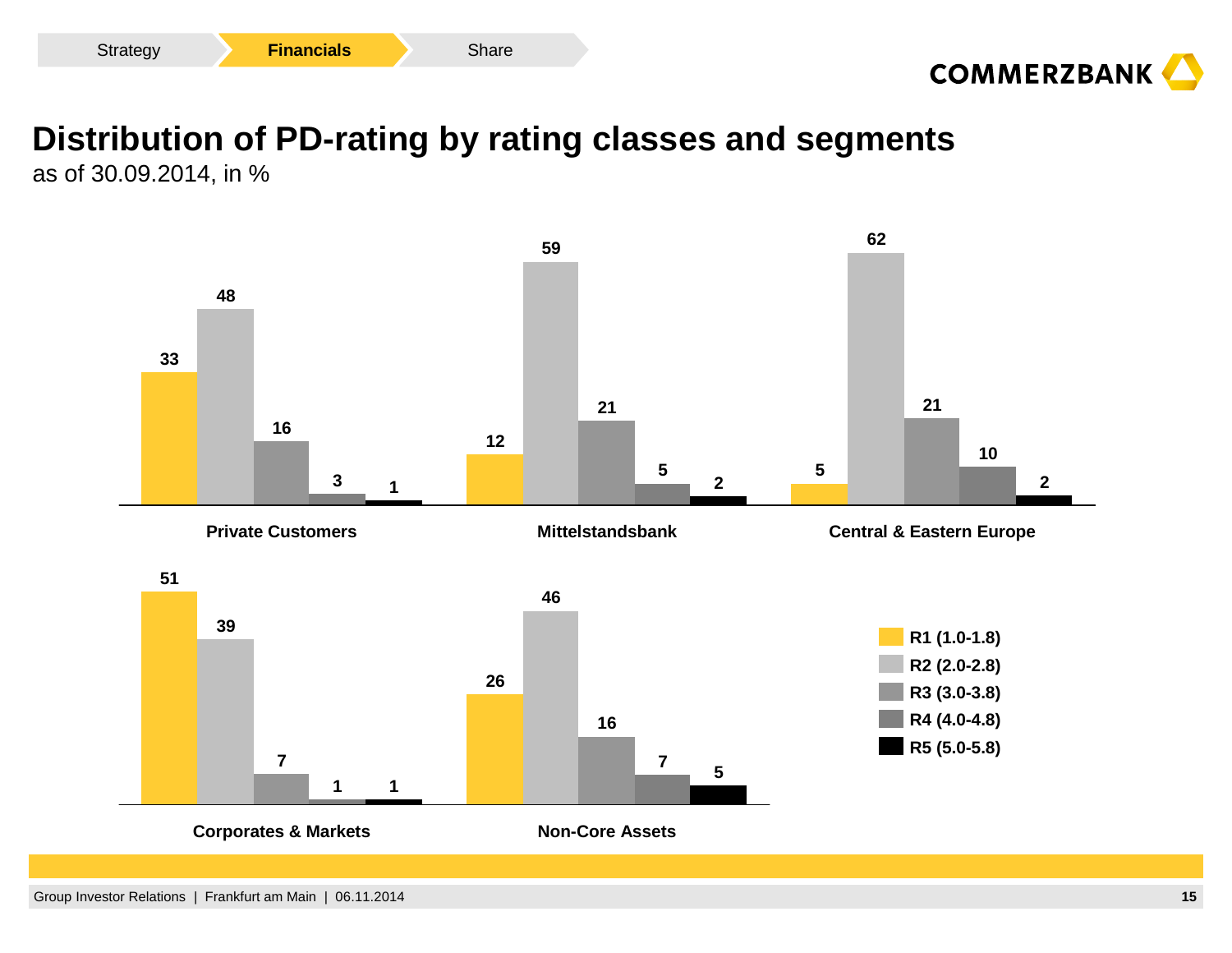## **Group equity composition**

|                                                   | Capital<br>Q2 2014 | Capital<br>Q3 2014             | Capital<br>YTD Sep 2014 |                                         |
|---------------------------------------------------|--------------------|--------------------------------|-------------------------|-----------------------------------------|
| €bn                                               | End of<br>Period   | End of<br>Period <sup>1)</sup> | Average                 |                                         |
| Subscribed capital                                | 1.1                | 1.1                            |                         |                                         |
| Capital reserve                                   | 15.9               | 15.9                           |                         |                                         |
| Retained earnings                                 | 10.4               | 10.3                           |                         |                                         |
| Currency translation reserve                      | $-0.1$             | $-0.0$                         |                         |                                         |
| <b>Revaluation reserve</b>                        | $-1.0$             | $-0.9$                         |                         |                                         |
| Cash flow hedges                                  | $-0.3$             | $-0.3$                         |                         |                                         |
| <b>Consolidated P&amp;L</b>                       | 0.3                | 0.5                            |                         |                                         |
| IFRS capital without non-controlling interests    | 26.4               | 26.7                           |                         | 26.3 Basis for RoE on net result        |
| Non-controlling interests (IFRS)                  | 0.9                | 0.9                            | 0.9                     |                                         |
| <b>IFRS</b> capital                               | 27.3               | 27.6                           | 27.3                    | Basis for operating RoE and pre-tax RoE |
| Goodwill and intangibles                          | $-3.0$             | $-3.0$                         |                         |                                         |
| <b>DTA</b>                                        | $-1.5$             | $-1.2$                         |                         |                                         |
| Deductions on securitizations                     | $-0.3$             | $-0.4$                         |                         |                                         |
| Deductions related to non-controlling interests   | $-0.6$             | $-0.6$                         |                         |                                         |
| Investments in financial entities and own shares  | $-0.1$             | $-0.1$                         |                         |                                         |
| Other regulatory adjustments <sup>2)</sup>        | $-1.4$             | $-1.7$                         |                         |                                         |
| Common equity tier 1 B3 capital (fully phased-in) | 20.4               | 20.7                           |                         | Basis for CET1 B3 fully phased-in ratio |
| <b>Transition adjustments</b>                     | 4.9                | 4.9                            |                         |                                         |
| Common equity tier 1 capital (phase in)           | 25.3               |                                |                         | 25.5 Basis for CET1 B3 phase-in ratio   |

Note: Numbers may not add up due to rounding <sup>1)</sup> Includes net profit of YTD Sep 2014 <sup>2)</sup> Include mainly capital deductions e.g. for shortfall and prudent valuation

**Share**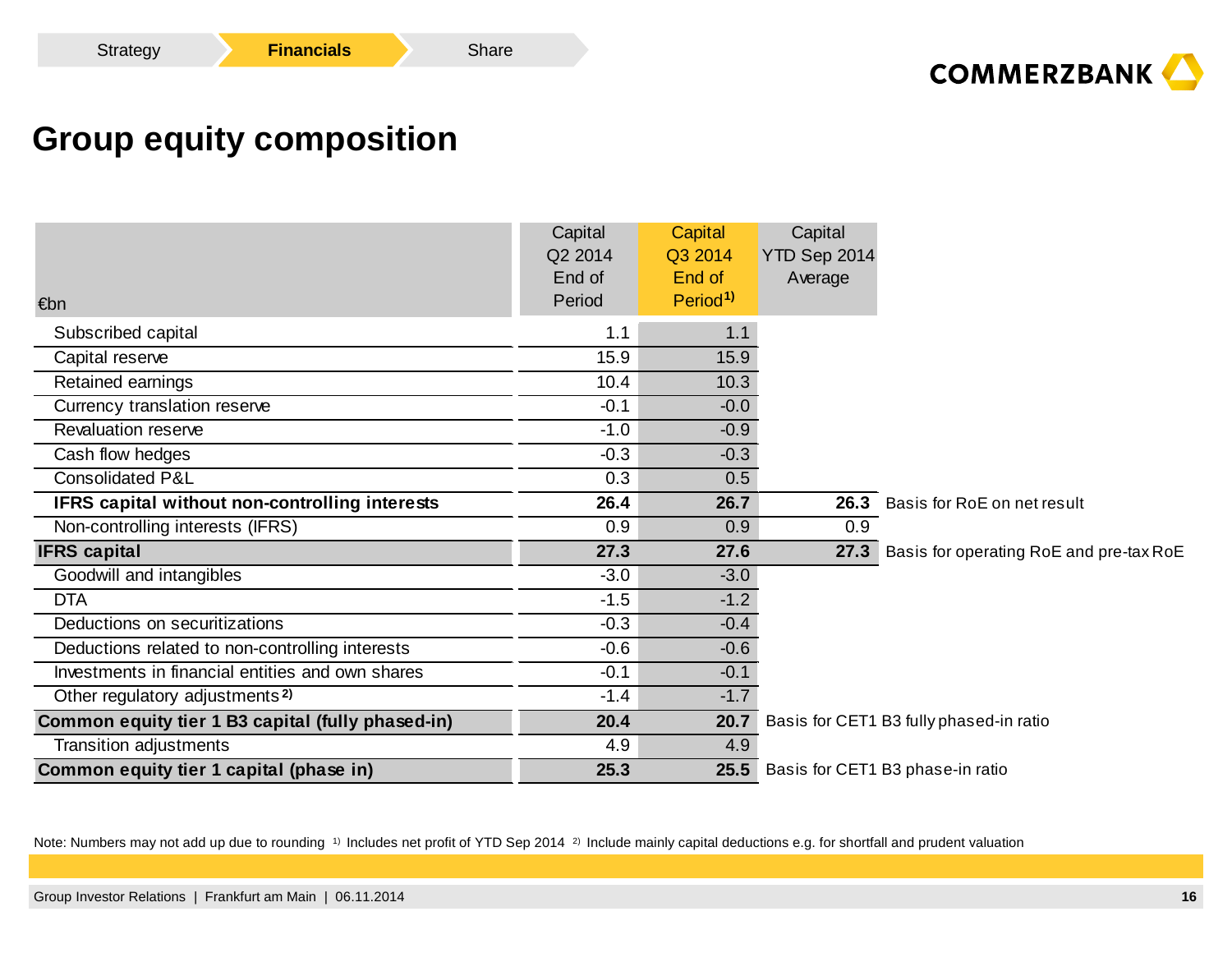

## **Segment Reporting for Q3 2014**

| in $\epsilon$ m                               | <b>PC</b>      | <b>MSB</b>     | <b>CEE</b>     | <b>CM</b>      | <b>O&amp;C</b> | <b>Core</b><br><b>Bank</b> | <b>NCA</b> | <b>Group</b> |
|-----------------------------------------------|----------------|----------------|----------------|----------------|----------------|----------------------------|------------|--------------|
| <b>Total Revenues</b>                         | 865            | 742            | 240            | 486            | $-7$           | 2,326                      | 80         | 2,406        |
| o/w Total net interest and net trading income | 467            | 447            | 179            | 370            | 44             | 1,507                      | 88         | 1,595        |
| o/w Net commission income                     | 377            | 265            | 51             | 102            | $-7$           | 788                        | 11         | 799          |
| o/w Other income                              | 21             | 30             | 10             | 14             | $-44$          | 31                         | $-19$      | 12           |
| Provision for possible loan losses            | $-16$          | $-36$          | $-37$          |                | -1             | $-90$                      | $-251$     | $-341$       |
| Operating expenses                            | 728            | 343            | 110            | 328            | 134            | 1,643                      | 79         | 1,722        |
| <b>Operating result</b>                       | 121            | 363            | 93             | 158            | $-142$         | 593                        | $-250$     | 343          |
| Impairments on goodwill                       | $\blacksquare$ | $\blacksquare$ | $\blacksquare$ |                |                |                            |            |              |
| Restructuring expenses                        | $\blacksquare$ | $\blacksquare$ | $\blacksquare$ | $\blacksquare$ |                |                            |            |              |
| Net gain or loss from sale of disposal groups |                |                |                |                |                |                            |            |              |
| Pre-tax profit or loss                        | 121            | 363            | 93             | 158            | $-142$         | 593                        | $-250$     | 343          |
|                                               |                |                |                |                |                |                            |            |              |
| Assets                                        | 70,737         | 86,461         | 28,279         | 217,205        | 89,497         | 492,179                    | 104,179    | 596,358      |
| Liabilities                                   | 100,317        | 138,770        | 23,386         | 202,281        | 62,824         | 527,578                    | 68,780     | 596,358      |
|                                               |                |                |                |                |                |                            |            |              |
| Average capital employed                      | 3,932          | 6,959          | 1,596          | 4,304          | 3,438          | 20,228                     | 7,226      | 27,454       |
| RWA (End of Period)                           | 27,675         | 67,895         | 13,840         | 36,979         | 22,165         | 168,555                    | 47,235     | 215,791      |
| Cost/income ratio (%)                         | 84.2%          | 46.2%          | 45.8%          | 67.5%          | n/a            | 70.6%                      | 98.8%      | 71.6%        |
| Operating return on equity $(%)1$             | 12.3%          | 20.9%          | 23.3%          | 14.7%          | $-16.5%$       | 11.7%                      | $-13.8%$   | 5.0%         |
| Return on equity of pre-tax result $(\%)^1$   | 12.3%          | 20.9%          | 23.3%          | 14.7%          | $-16.5%$       | 11.7%                      | $-13.8%$   | 5.0%         |
| Average employees                             | 14,040         | 5,386          | 6,014          | 1,928          | 16,501         | 43,869                     | 521        | 44,390       |

1) Annualised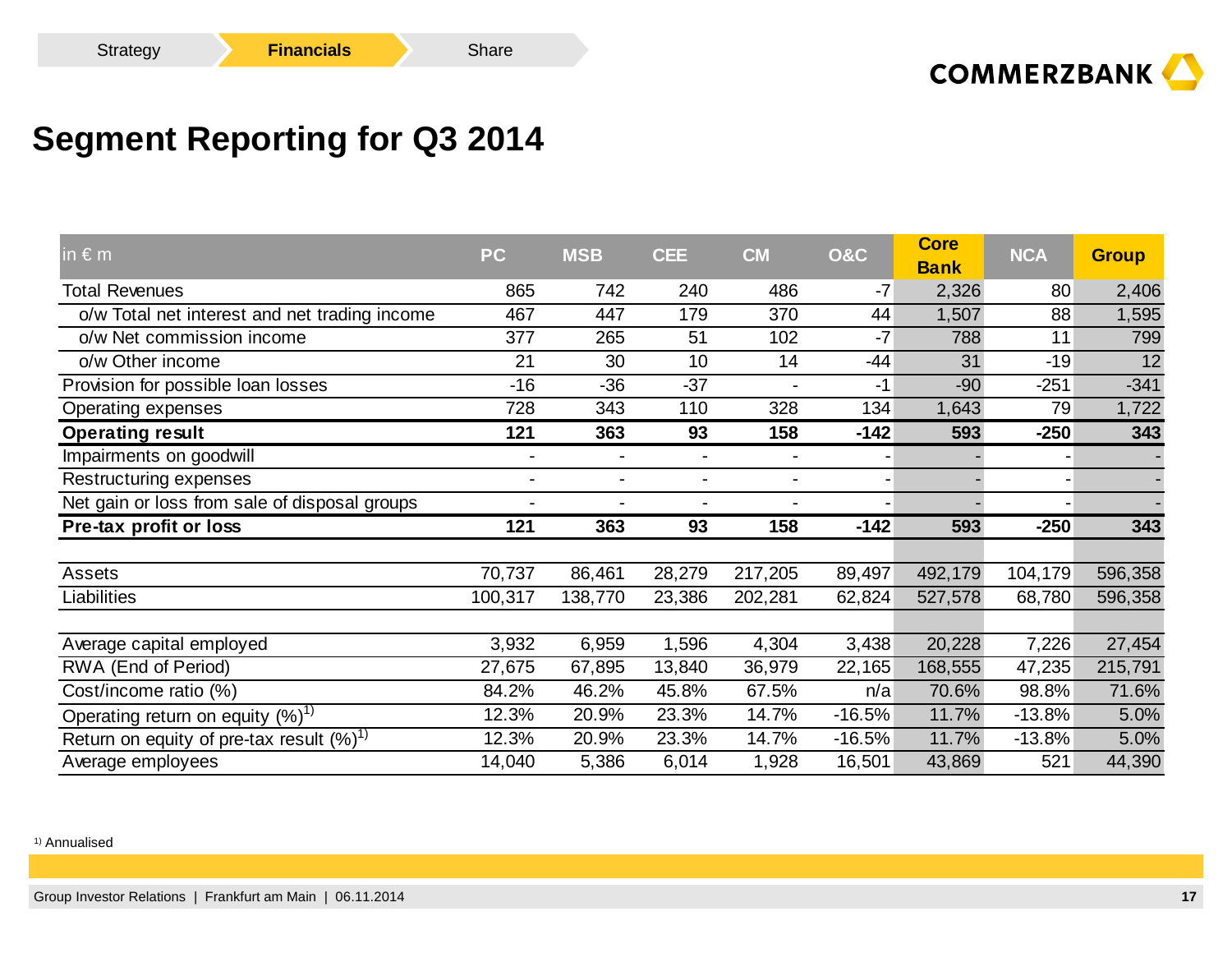



# **Operating result by segment**

in €m

**Private CustomersCorporates & Markets Consolidation Mittelstandsbank Central & Eastern EuropeNon-Core Assets**Q2 14112 115 121 Q1 14 $Q<sub>4</sub>$ 1360Q3 1341 $Q<sub>2</sub>$  1354Q1 1369Q3 14 $Q<sub>2</sub>$  14267Q1 14338 $Q<sub>4</sub>$ 13221Q3 13349Q2 13215Q1 13325Q3 14363 $Q<sub>2</sub>$  1484Q1 1498Q4 1366Q3 1365Q2 1354Q1 1375Q3 149318521616685254272158-211-269-95-165-116 -191-142171 <sub>-183</sub>--86-250

> Q2 14

Q3 14

Q1 14

Q4 13

Q3 13

Q2 13

Q1 13

 $Q<sub>4</sub>$ 13

Q3 13

 $Q<sub>2</sub>$ 13

Q1 13  $Q<sub>2</sub>$ 14

Q3 14

Q1 14

 $Q2$ 14

Q3 14

Q1 14

Q4 13

Q3 13

Q2 13

Q1 13 -387

-272

-328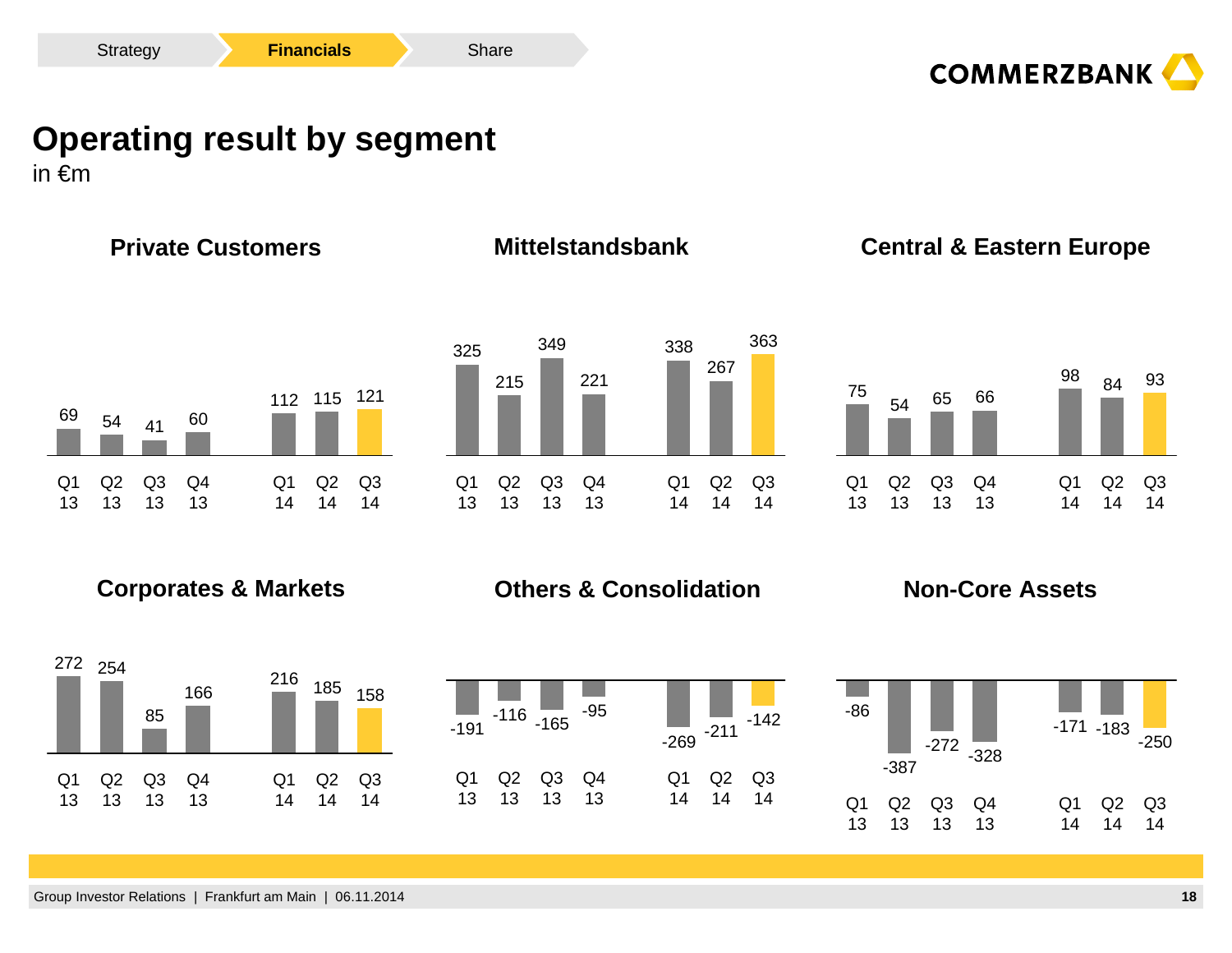



## **Outlook 2014**

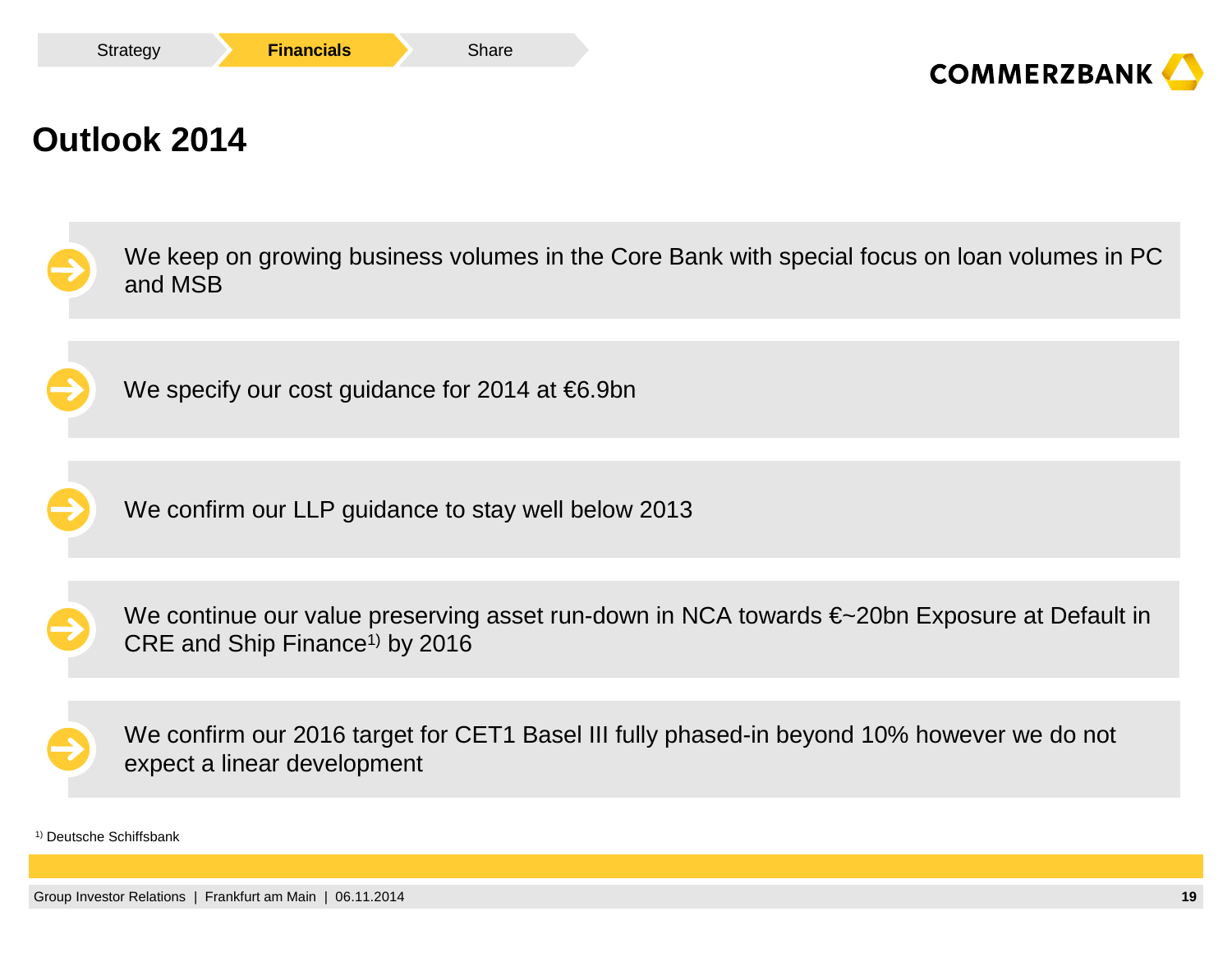

## **Commerzbank rating development**



 $^{1)}$  Additionally 1 notch support for expectation of a continued successful bank restructuring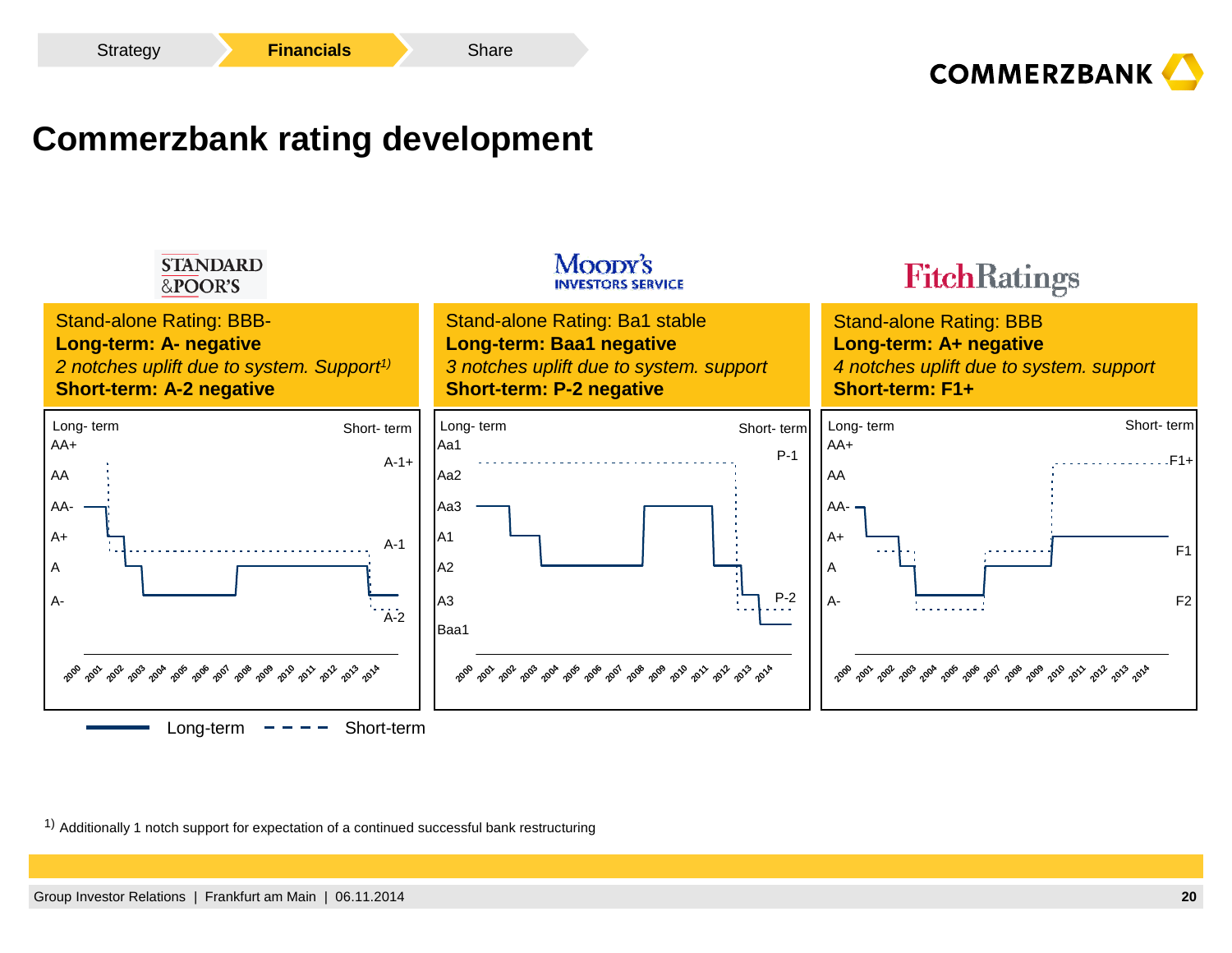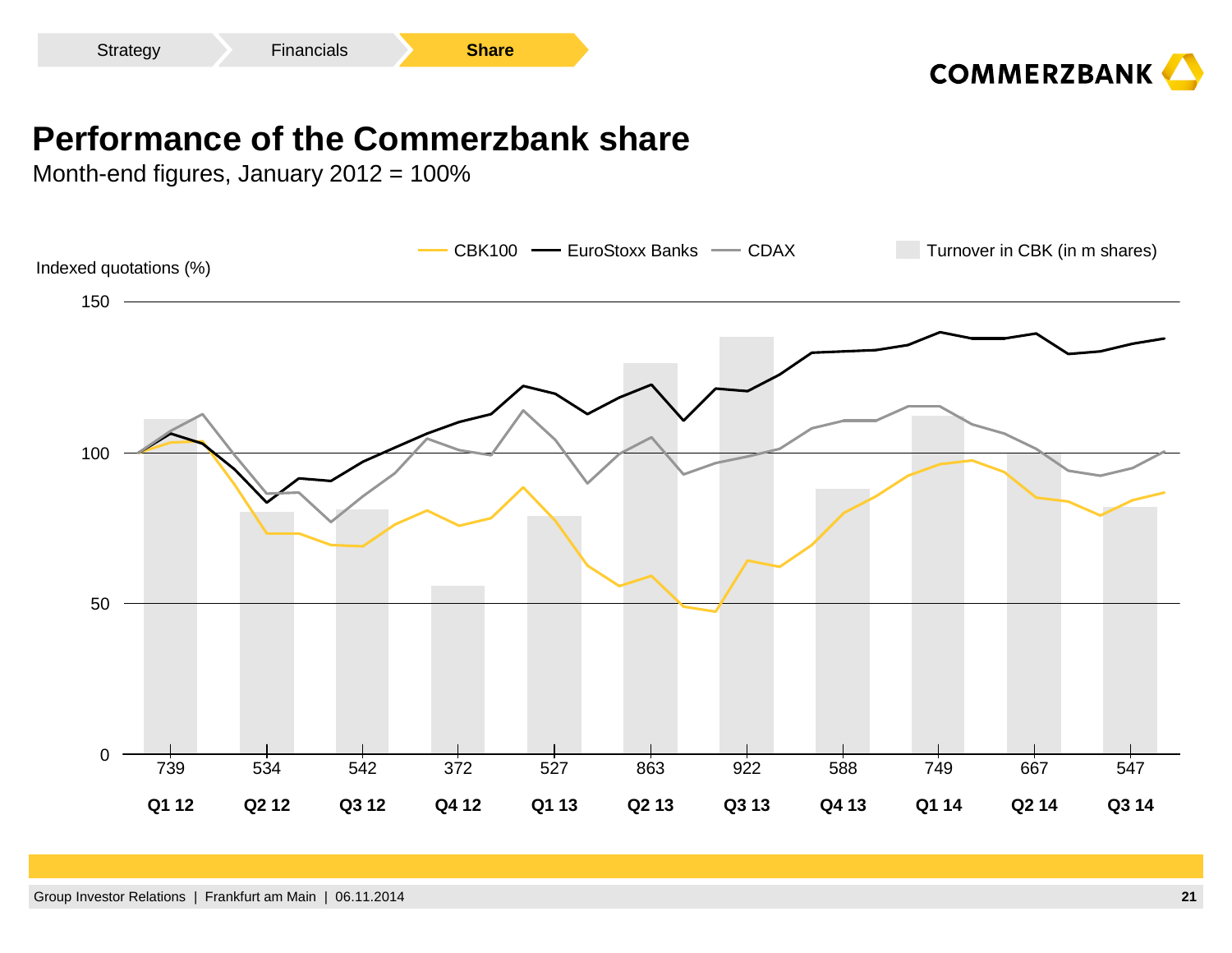

## **Key figures of Commerzbank share**



| <sup>1)</sup> Result for the quarter on accumulative basis <sup>2)</sup> After reverse stock split 10:1 <sup>3</sup> After restatements of hedge accounting and credit protection insurance |  |  |
|---------------------------------------------------------------------------------------------------------------------------------------------------------------------------------------------|--|--|

6.7

8.4

13.3

Market capitalisation in  $\epsilon$  bn

13.5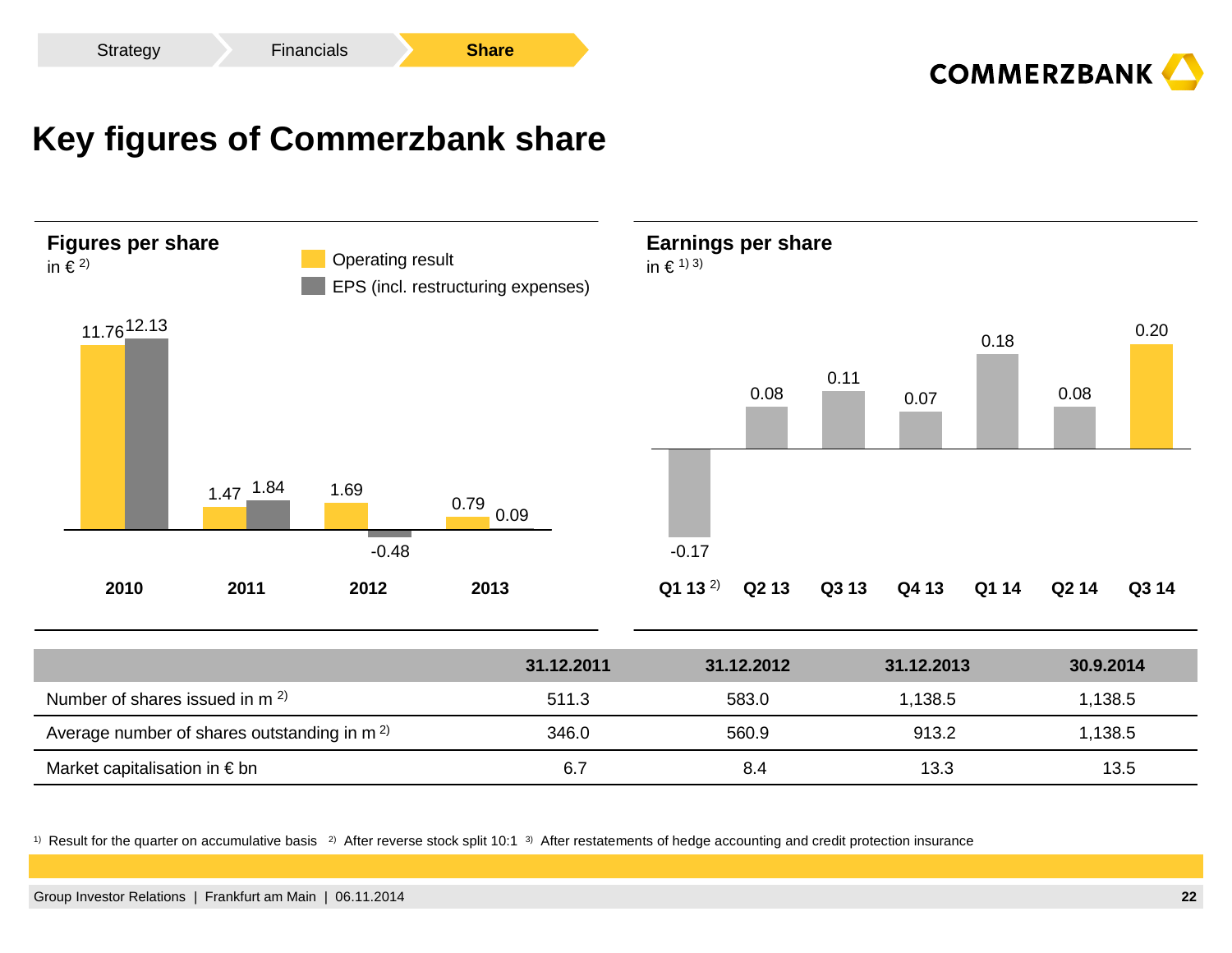

## **Commerzbank's shareholders**

as of October 31, 2014



17%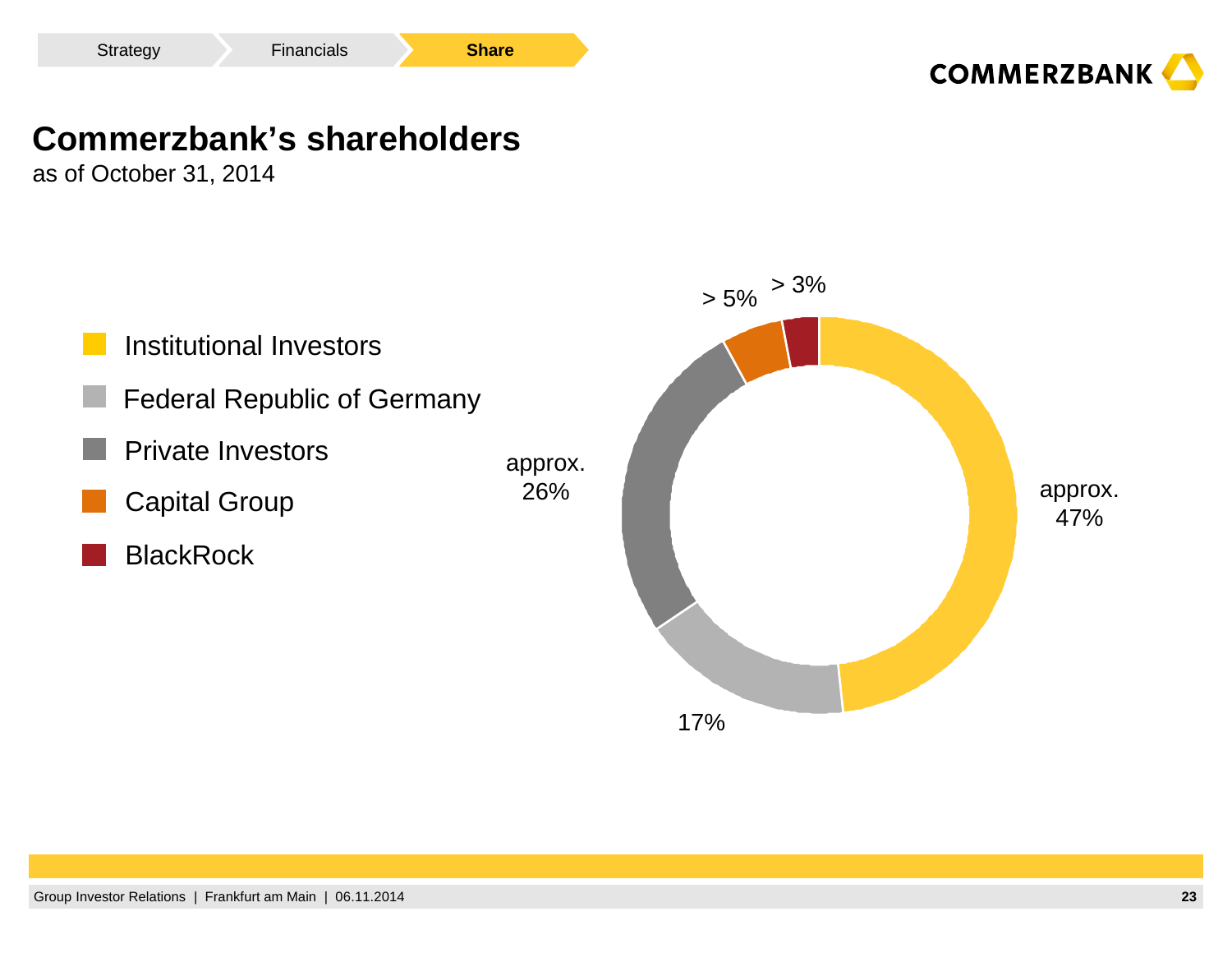

## **Financial Calendar 2015**

| <b>February 12, 2015</b> | <b>Annual Results Press Conference</b>  |
|--------------------------|-----------------------------------------|
| End-March 2015           | <b>Annual Report 2014</b>               |
| April 30, 2015           | <b>Annual General Meeting</b>           |
| May 7, 2015              | Interim Report as of March 31, 2015     |
| <b>August 3, 2015</b>    | Interim Report as of June 30, 2015      |
| <b>November 2, 2015</b>  | Interim Report as of September 30, 2015 |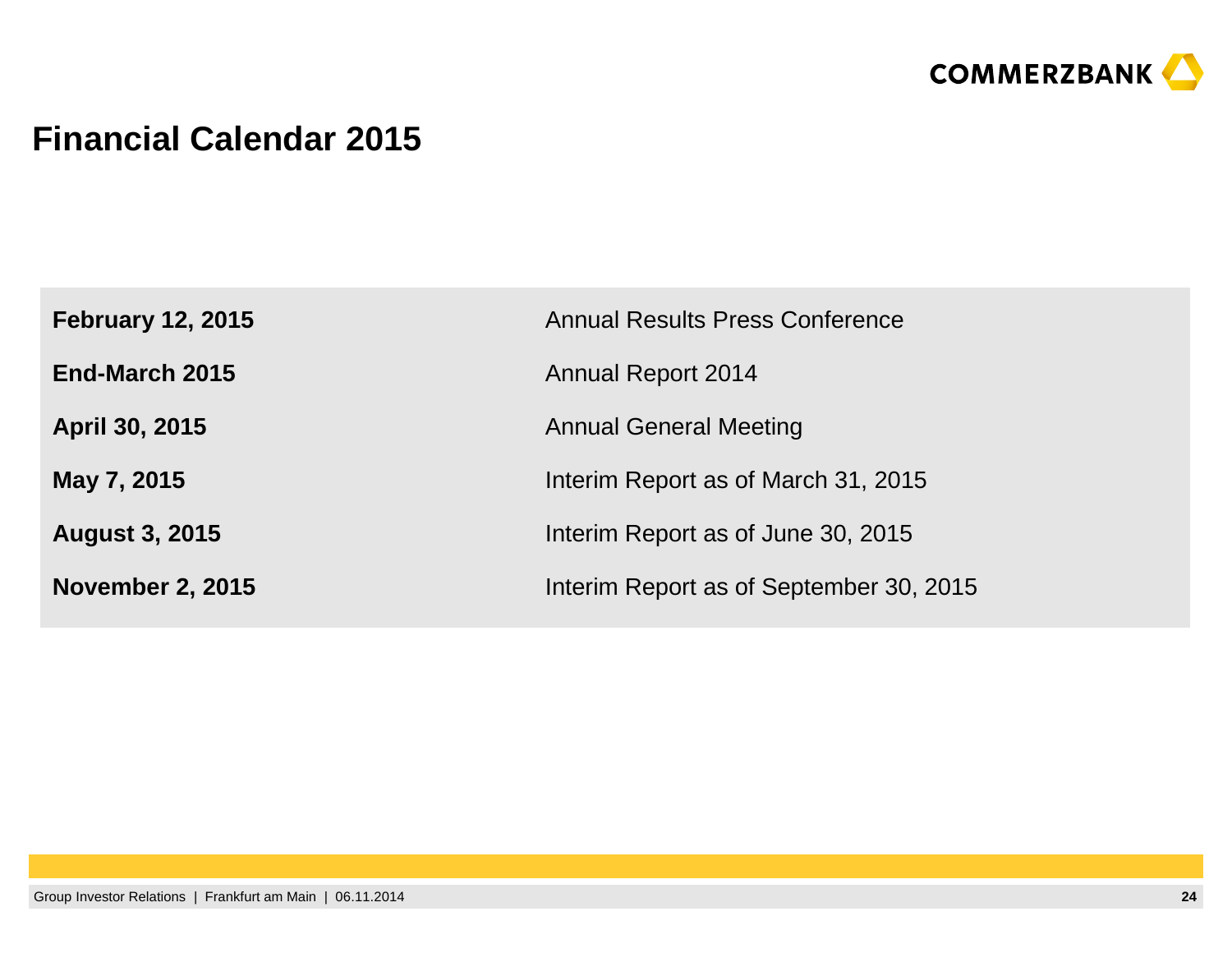

## **Disclaimer**

### **Investor Relations**

This presentation contains forward-looking statements. Forward-looking statements are statements that are not historical facts; they include, inter alia, statements about Commerzbank's beliefs and expectations and the assumptions underlying them. These statements are based on plans, estimates, projections and targets as they are currently available to the management of Commerzbank. Forward-looking statements therefore speak only as of the date they are made, and Commerzbank undertakes no obligation to update publicly any of them in light of new information or future events. By their very nature, forward-looking statements involve risks and uncertainties. A number of important factors could therefore cause actual results to differ materially from those contained in any forward-looking statement. Such factors include, among others, the conditions in the financial markets in Germany, in Europe, in the United States and elsewhere from which Commerzbank derives a substantial portion of its revenues and in which it hold a substantial portion of its assets, the development of asset prices and market volatility, potential defaults of borrowers or trading counterparties, the implementation of its strategic initiatives and the reliability of its risk management policies.

In addition, this presentation contains financial and other information which has been derived from publicly available information disclosed by persons other than Commerzbank ("external data"). In particular, external data has been derived from industry and customer-related data and other calculations taken or derived from industry reports published by third parties, market research reports and commercial publications. Commercial publications generally state that the information they contain has originated from sources assumed to be reliable, but that the accuracy and completeness of such information is not guaranteed and that the calculations contained therein are based on a series of assumptions. The external data has not been independently verified by Commerzbank. Therefore, Commerzbank cannot assume any responsibility for the accuracy of the external data taken or derived from public sources.

Copies of this document are available upon request or can be downloaded from www.commerzbank.com/aktionaere/index.htm